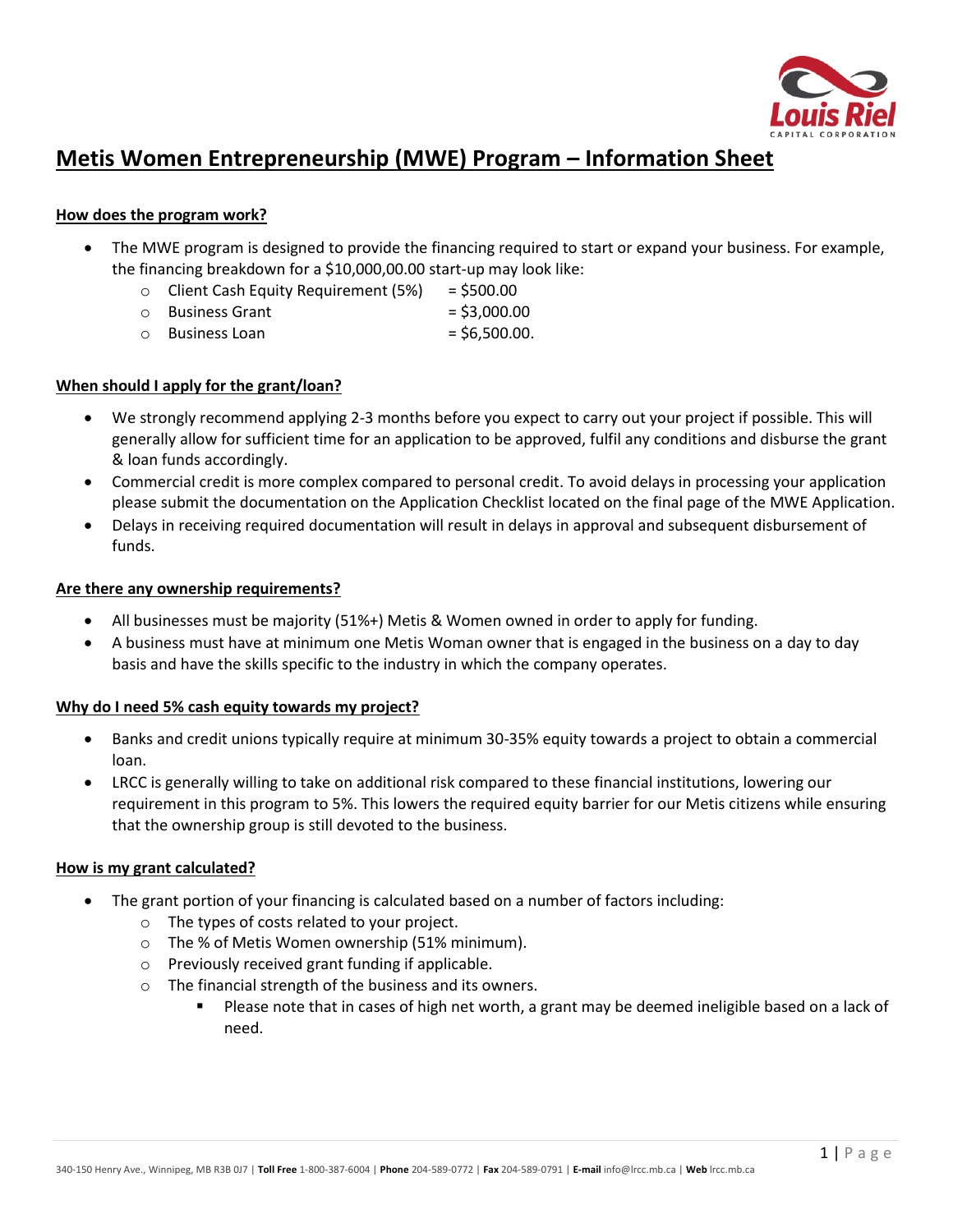

## **Is there a minimum credit score required to access funds?**

- LRCC is willing to work with our Metis citizens that may have past credit issues. While there is no minimum credit score required to access the MWE, it is an important factor in assessing the risk of any project.
- Significant credit issues may result in an inability to access the MWE until your credit score improves. LRCC staff can provide advice on how to improve your credit score.

## **Is there a maximum amount I can apply for?**

• The MWE has a maximum amount of \$20,000.00. Projects that require funding larger than this amount can be referred to other programs that LRCC offers.

## **I haven't registered my business yet or opened a bank account, can I still apply?**

• Yes, however you will need to register your business and open an account before we can provide an approval so this should be done sooner than later.

## **What sort of rate, amortization, payments, etc. will there be on the loan?**

- Every loan is risk scored based on multiple factors including credit history, financial performance, security, market risk, personal net worth, debt serviceability, etc.
- Rate and payment terms will be finalized upon approval of the loan and will be communicated at that time.

## **Can I pay back my loan early?**

• Yes, LRCC does not charge any fees/penalties related to early prepayment provided it is clear that the additional payments have come from the cash flow of the business.

## **Will I be required to put down security against the loan?**

- The MWE may require security depending on the risks associated with the business however this program is much more flexible compared to traditional commercial financing.
- Common types of security are real estate, machinery/equipment, vehicles and non-registered investments. LRCC may utilize a combination of commercial and personal assets if required.
- If the borrower is a corporation, personal guarantees are also required by all principal owners of the corporation.

## **Are there any insurance requirements by LRCC to obtain the loan?**

- Yes, all principal owners of the company will be required to obtain life insurance assigned to Louis Riel Capital for at least the amount of the loan. LRCC has the ability to provide life insurance for up to \$150,000.00 without medical questions.
- The business will also generally be required to assign Louis Riel Capital Corporation to a commercial property & liability insurance policy. This insurance must be provided through a third party provider. In some cases this insurance requirement may be waived.
- If you do not currently have these insurance policies in place, we recommend reaching out to an insurance agent to gather quotes and begin the process of obtaining insurance. Please contact us if you require a referral.
- **Obtaining and assigning third party insurance can take several weeks. Delays in obtaining and assigning insurance to Louis Riel Capital Corporation will delay the disbursement of loan & grant proceeds.**